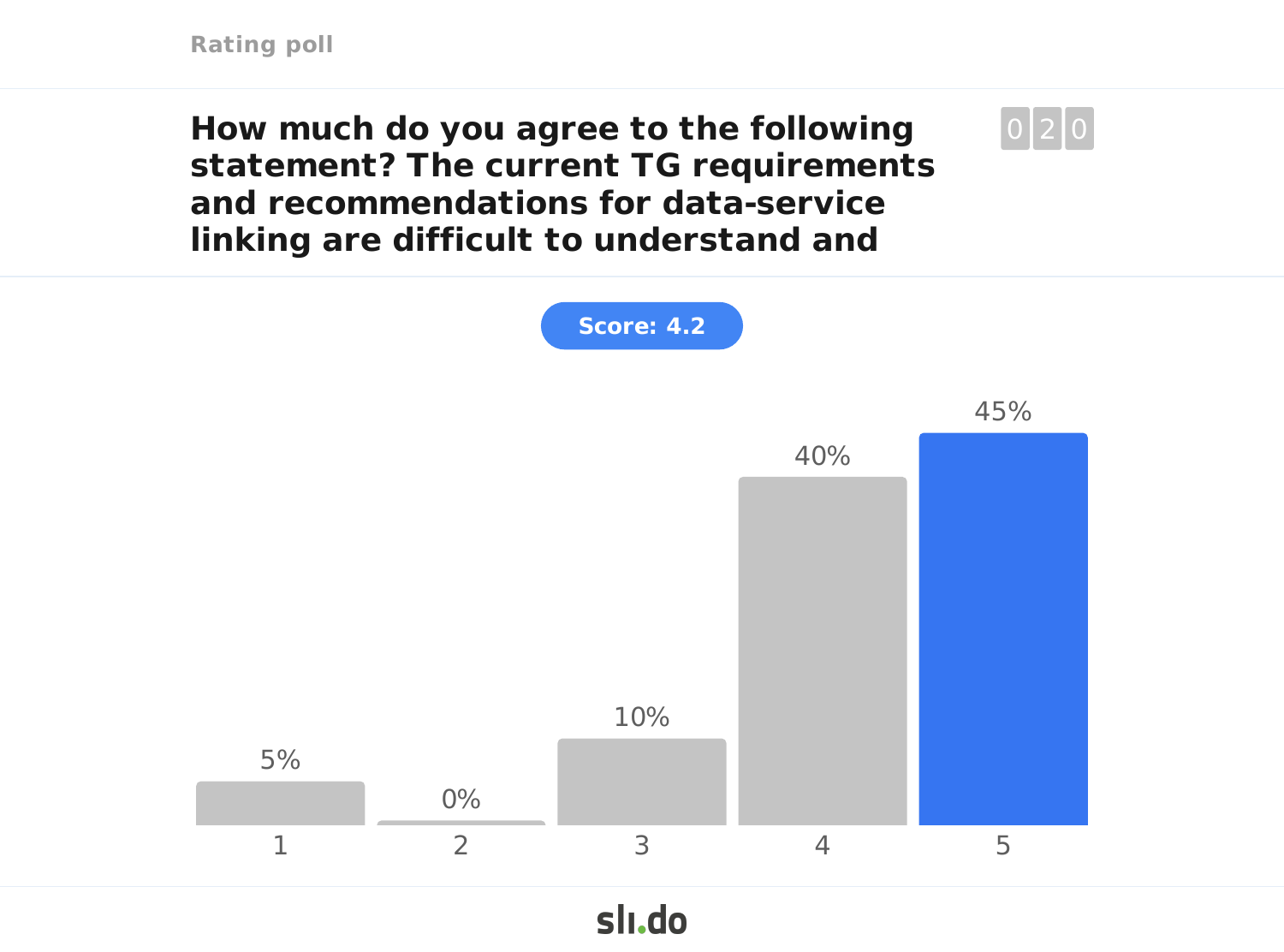**How much do you agree to the following statement? The focus of INSPIRE metadata should mainly be on data and how they can be accessed through services (rather**

 $0|2|4$ 

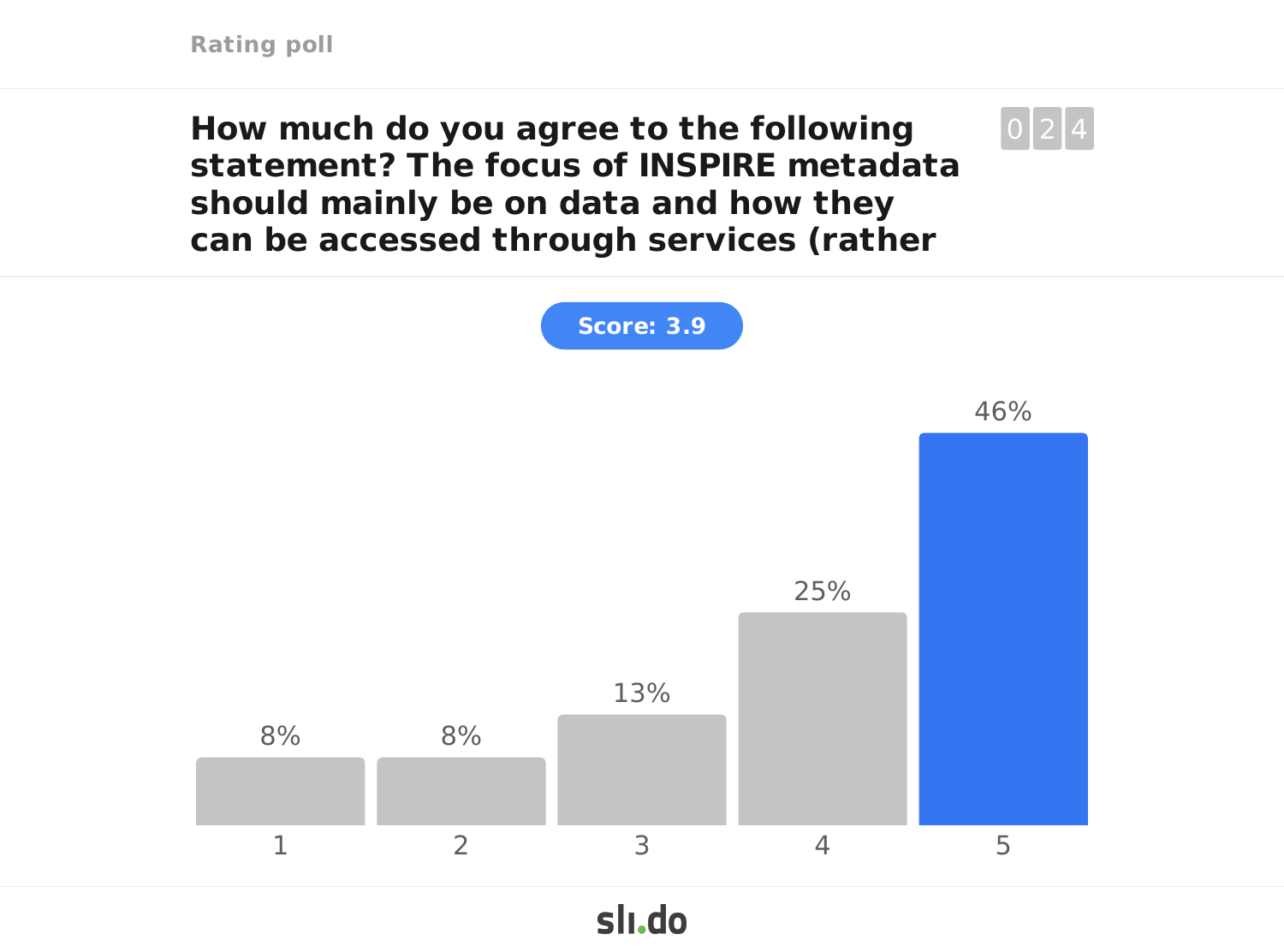**How much do you agree to the following statement? It should be possible to search in the INSPIRE infrastructure / geoportal directly for network services (rather than**

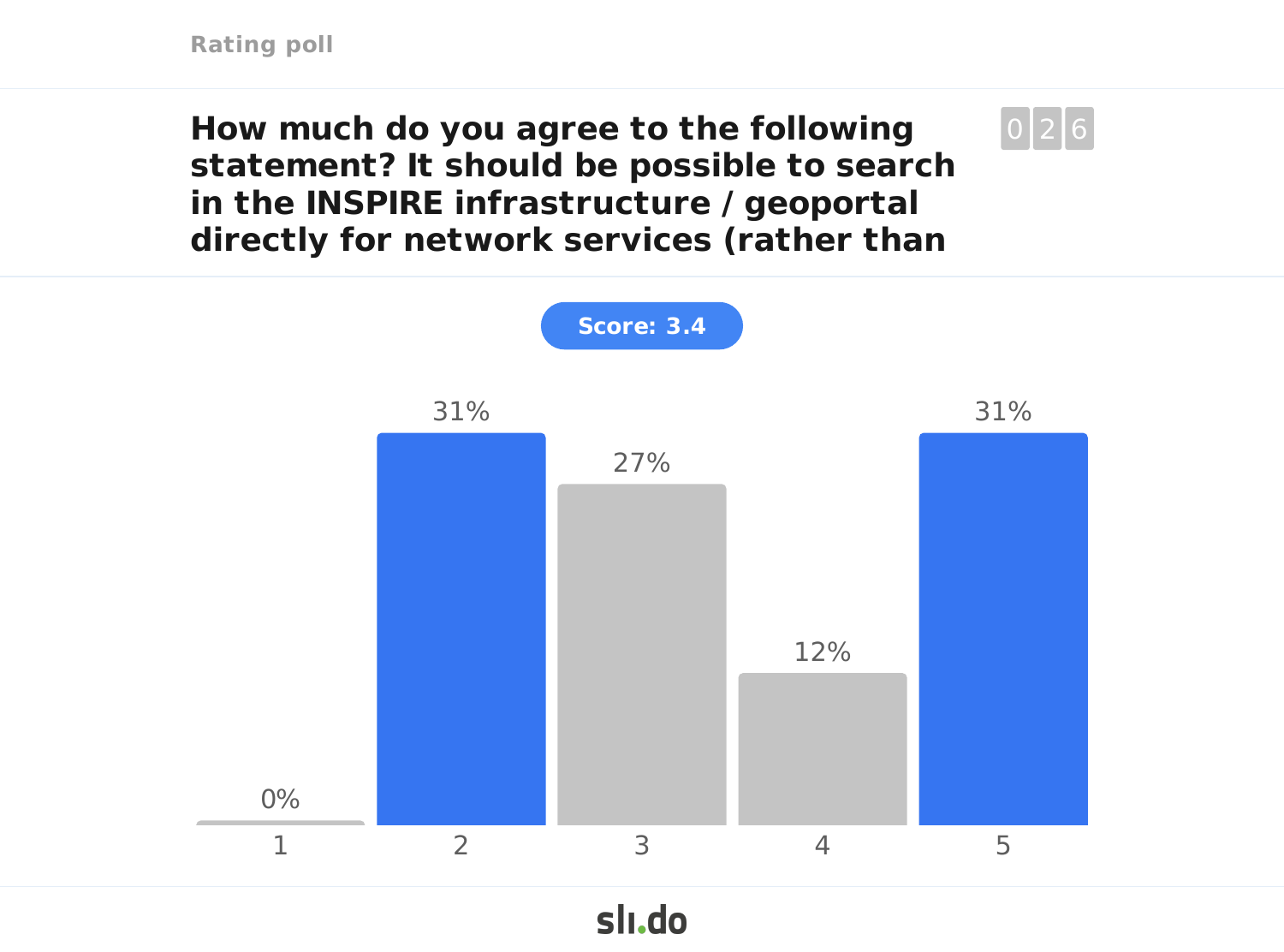**How much do you agree to the following statement? The extensions required by INSPIRE for network services are a serious obstacle for providing INSPIRE-compliant**

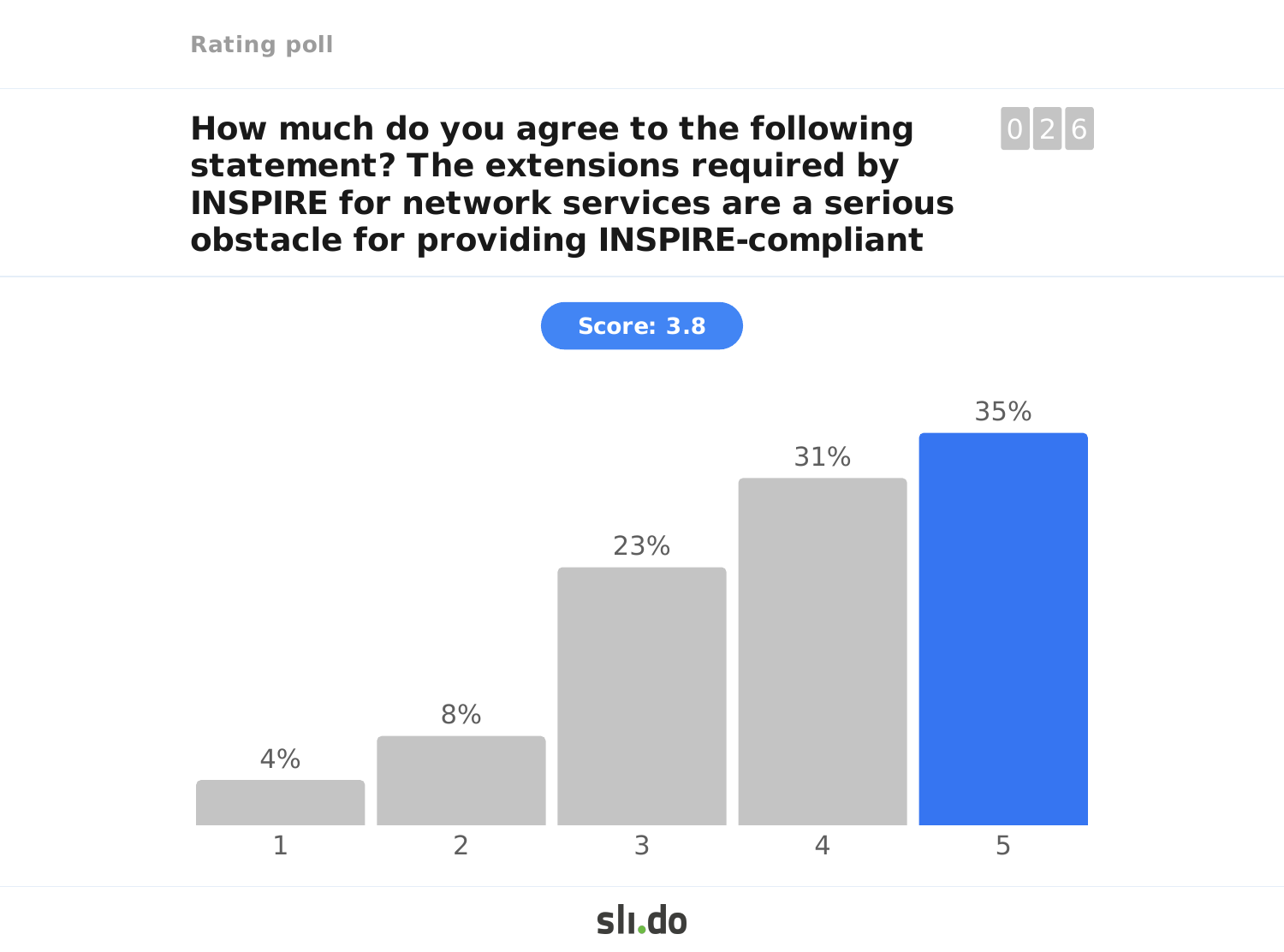**How much do you agree to the following statement? There is a large overlap/duplication between data set and service metadata**

 $0|2|5$ 



slı.do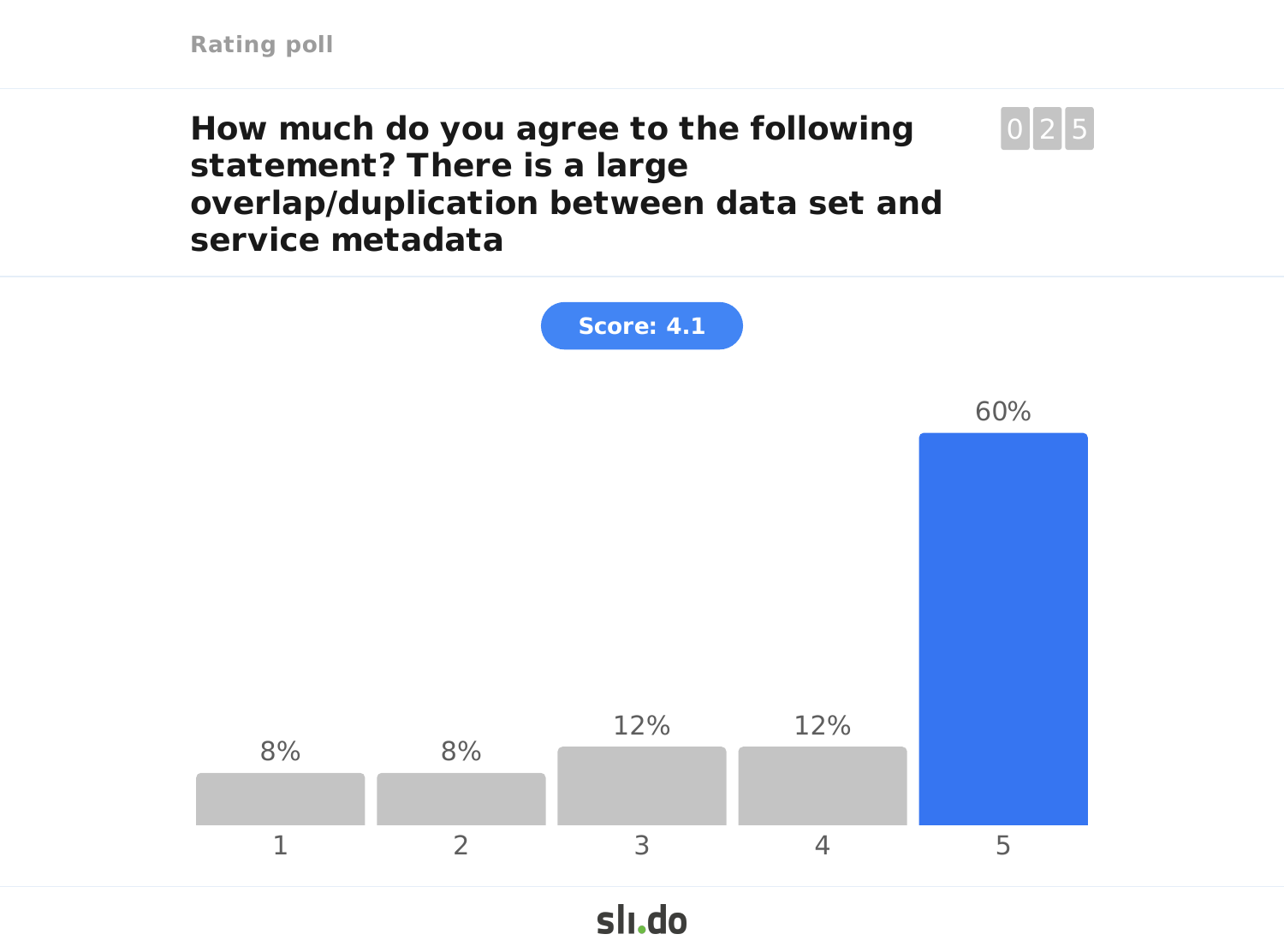**How much do you agree to the following statement? Conditions on access and use and limitations to public access are often different for data and services.**

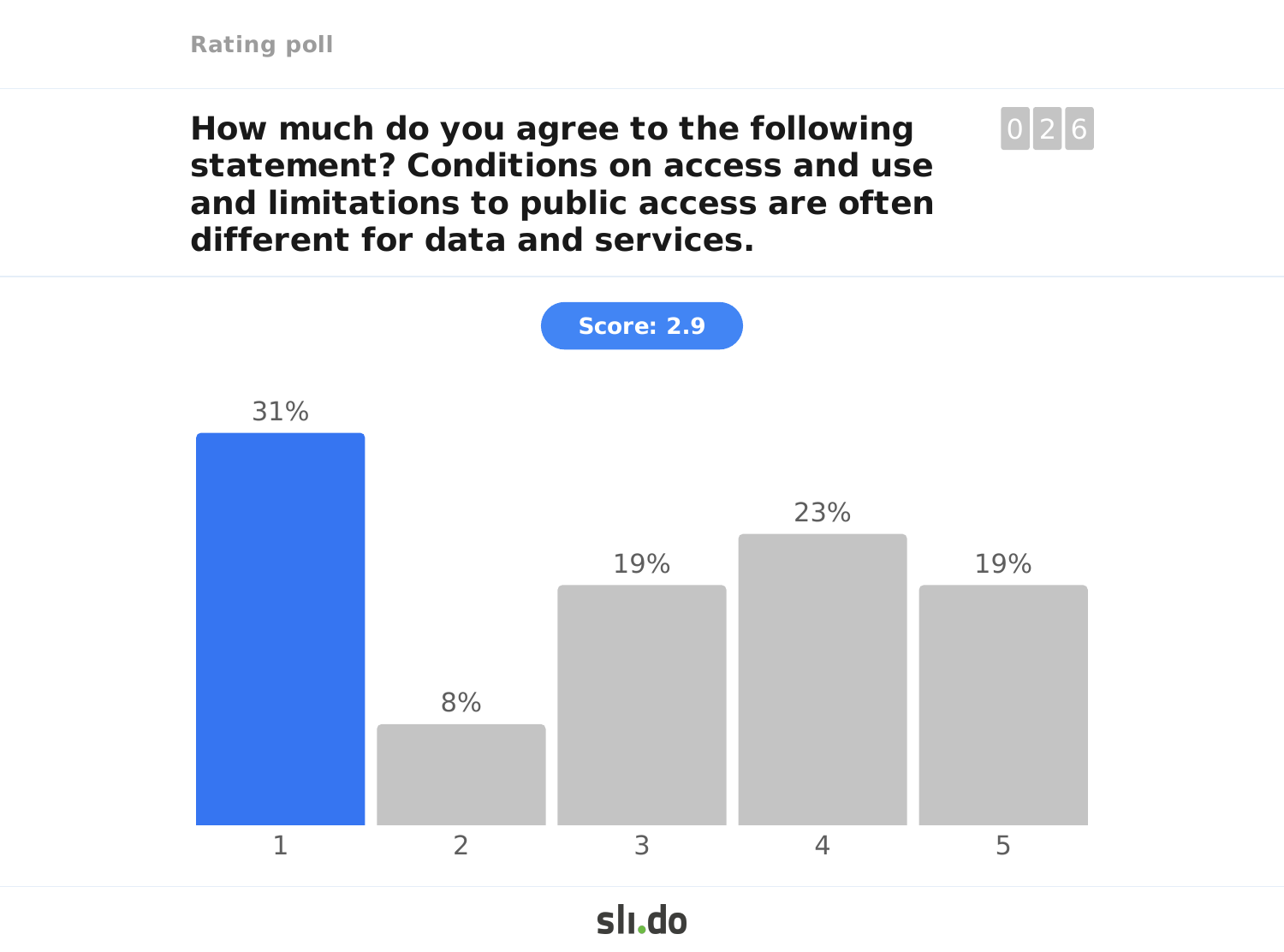**How much do you agree with the proposal to document the data-service link in the data set metadata (resource locator) rather than (as defined in the TGs now) in**



**Score: 4.1**

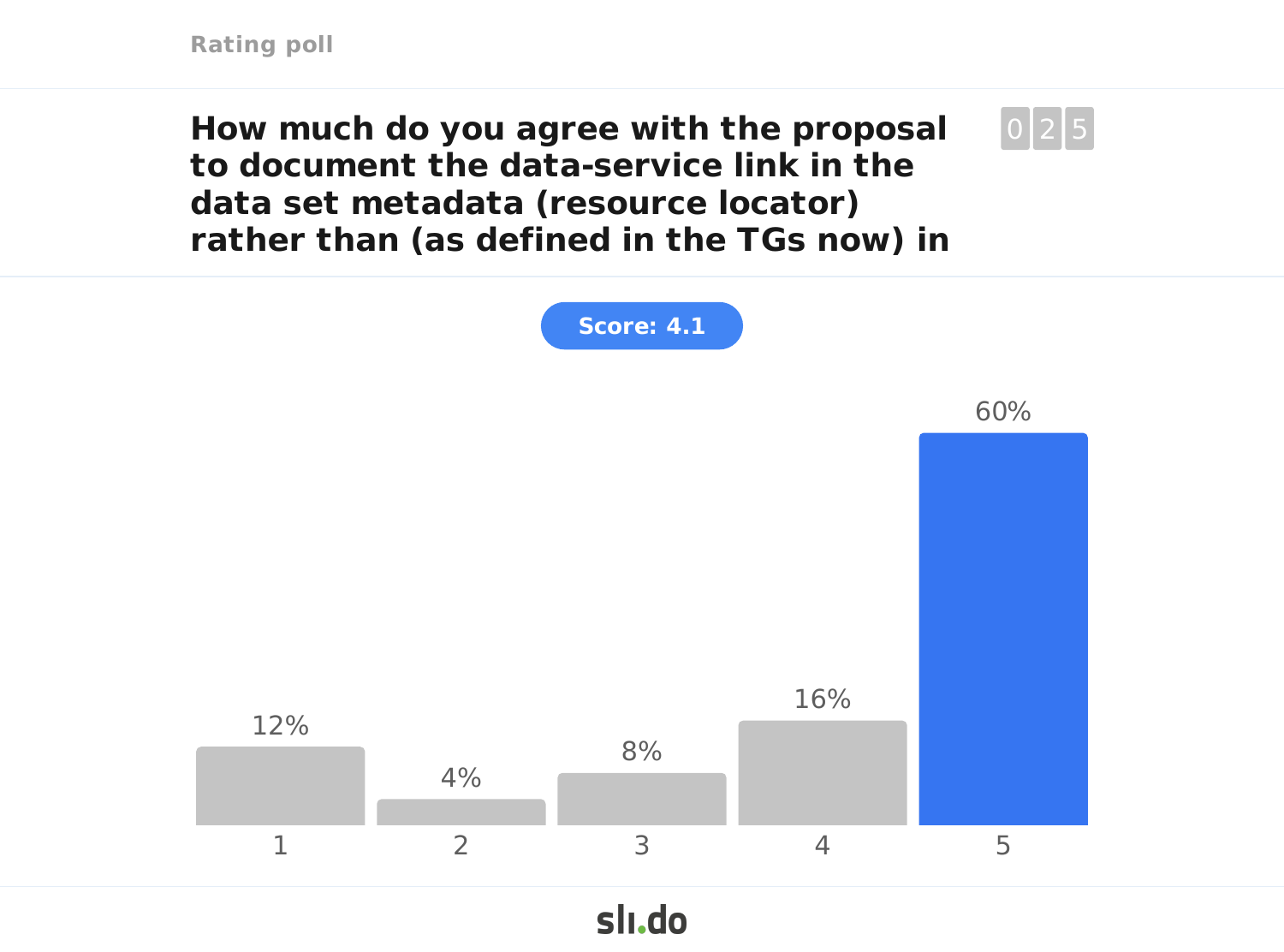**How much do you agree with the proposal to no longer have stand-alone service metadata (provided through the discovery service) but only the metadata provided**



slı.do

 $0|2|2$